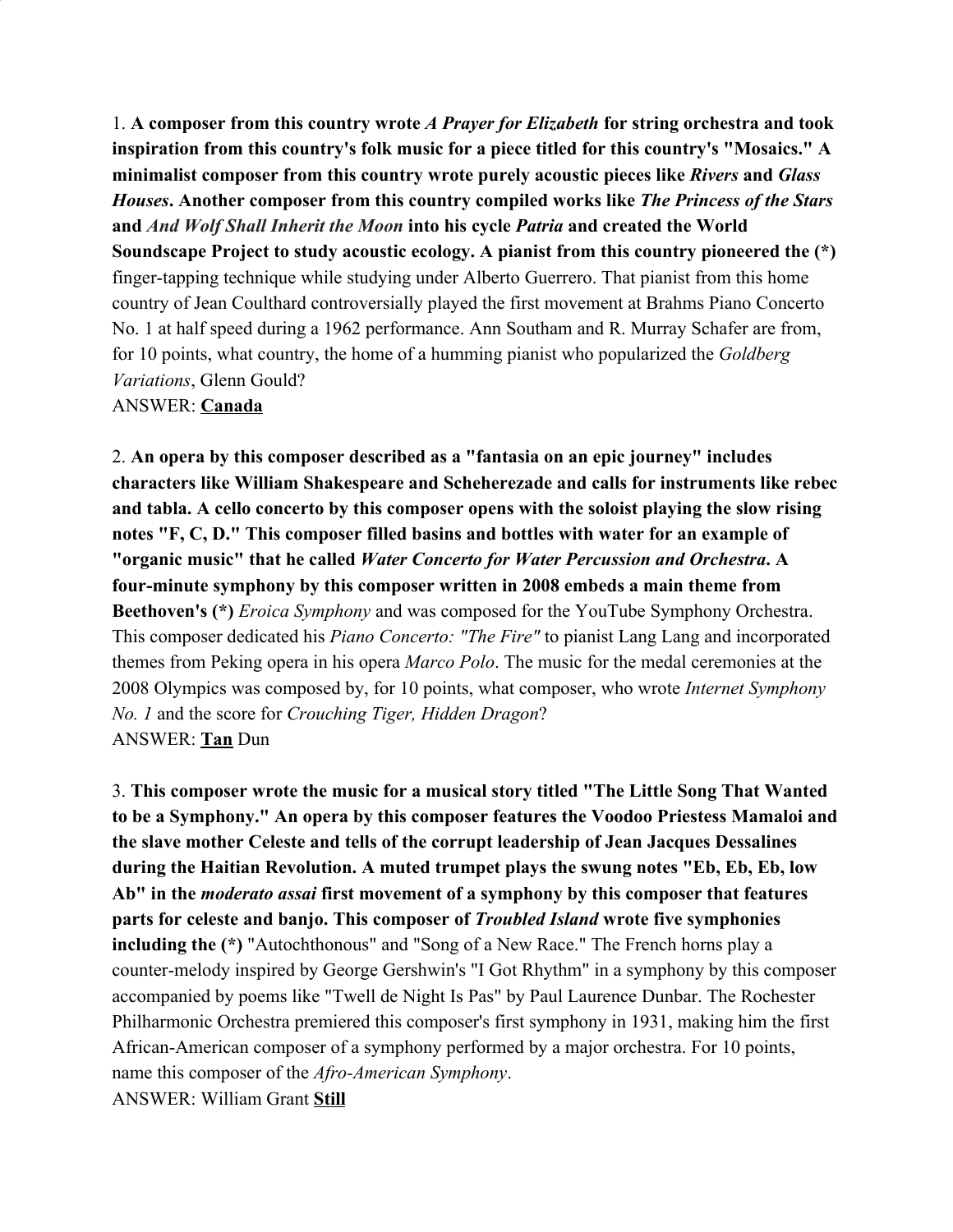4. **An opera monodrama in this language titled** *Dream She Is* **was performed at the Esterházy Palace in 2012. The score of one of the first operas in this language,** *The Two Kings***, was lost since its 1927 premiere. In 2008, Polish opera director Ryszard Peryt directed a translation of** *Don Giovanni* **in this language. A contralto gained popularity for songs in this language like "You are the love of my life" and "It has been a long time oh my weapon!" That singer popularized a song in this language that states "Oh love, don't ask where love has gone" and is titled (\*)** "The Ruins." A singer nicknamed "The Dark-Skinned Nightingale" became famous for performing songs in this language like "Ahwak." The opera *Antara* in this language was composed by the prominent composer Aziz El-Shawan. For 10 points, name this language of songs by "Star of the East" Umm Kulthum and Abdel Halim Hafez.

ANSWER: **Arabic**

5. **This composer included a first movement Cadenza e varianti in his Piano Concerto No. 1 first performed by João Carlos Martins. Edna Phillips commissioned a harp concerto by this composer that was premiered by Nicanor Zabaleta. Leonard Slatkin performed an unfinished seven-movement symphonic poem by this composer that opens with a movement titled "The Night of our Times." The left hand plays only black notes while the right hand plays only white notes in this composer's "Dance of the Old Herdsman." Gustavo Dudamel famously conducted the very fast (\*)** "Malambo" movement of a ballet suite by this composer. This composer depicted the creation of the Mayan world in his *Popul Vuh* and drew from his country's folk music for three *Pampeana*. He incorporated text from *Martín Fierro* into the ballet suite *Estancia*. For 10 points, name this 20th-century Argentinian composer.

ANSWER: Alberto Evaristo **Ginastera**

6. **One of these ensembles in Mexico City was founded by Fitra Ismu Kusumo. Barbara Benary, Philip Corner, and Daniel Goode founded one of these ensembles in New York and produced the album** *Bending the Gending***. Judith and Alton Becker wrote a "Grammar" of a type of music played by these ensembles called** *srepegan***. A piece for this ensemble titled "Golden Rain," or** *Udan Mas***, is an example of an ending piece called a** *bubaran***. Instruments like the (\*)** *slentham* and the *saron* are popular in these ensembles, which often play in a pavilion with a double-pitched roof called a *pendopo*. A genre of music played by these ensembles literally translates to "flare up" and makes use of a five-tone scale called *pelog selisir*. Erik Satie's *Gnossiennes* were inspired by these ensembles, which often feature two-headed drums called *kendhang* and other instruments like gongs. Often used to accompany *wayang* puppet theater, for 10 points, name these Indonesian percussion ensembles. ANSWER: **gamelan**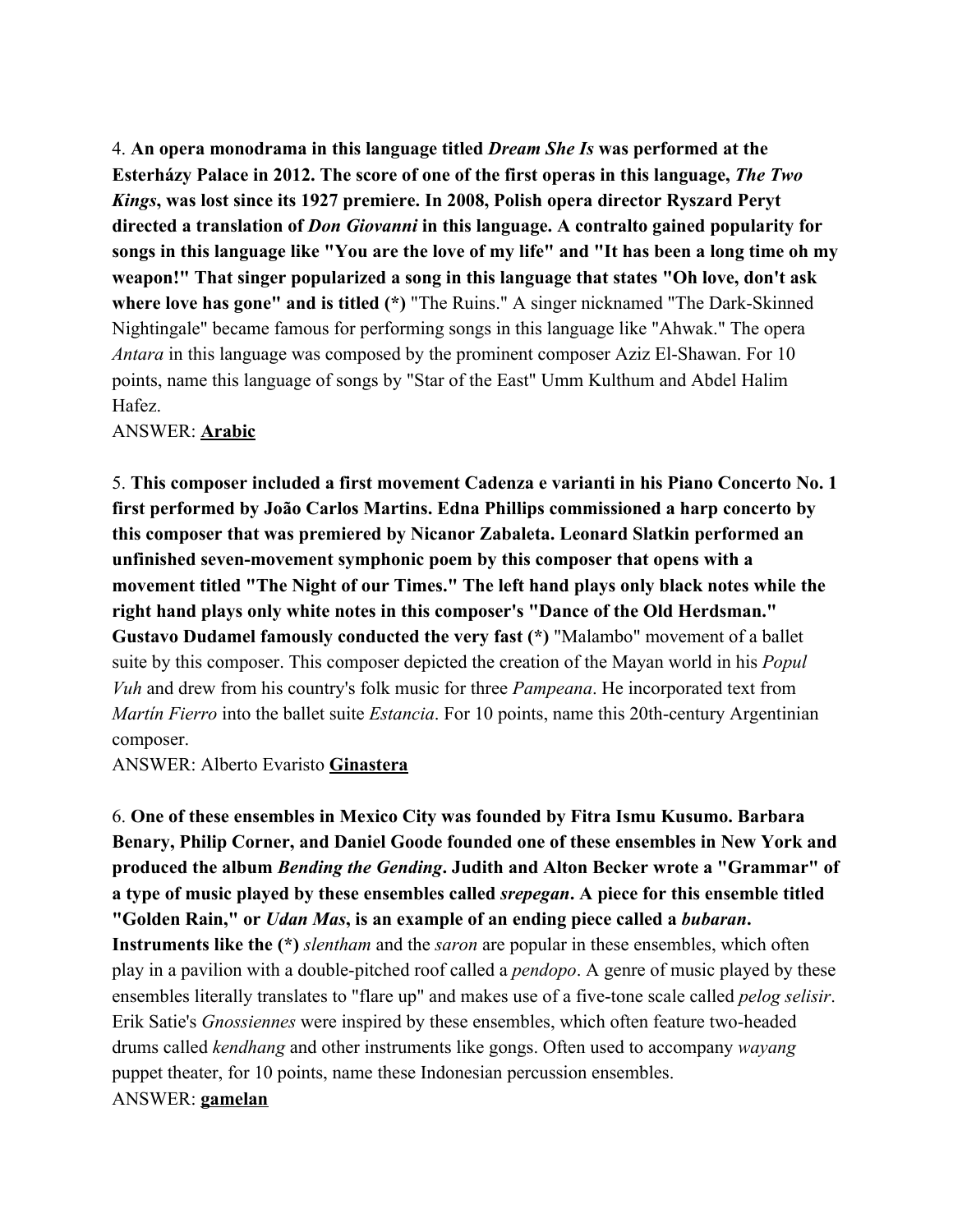7. **A composer from this country wrote a short D-minor song for a burlesque opera whose subtitle literally means "cut the jackfruit." The Viceroy of Naples sings the bass aria "Di sposo, di padre" in an opera from this country about Masaniello and the titular** *Salvator Rosa***. In an opera by a composer from this country, the nobleman Antonio blows up his castle with his enemies in it to save his daughter Cecilia. A composer from this country included characters like Juan and Victor in an opera based on Garcia Lorca's play (\*)** *Yerma*. An aria in a piece from this country for cello orchestra and soprano tells of a "dreamy, pretty cloud" that "covers outer space with pink." The operetta "Forrobodó" was written by a female composer from this country named Chiquinha Gonzaga. A 5/4 "Cantilena" appears in a collection of nine suites that combines folk music from this country with the style of J.S. Bach. For 10 points, name this country home to Antônio Carlos Gomes and Heitor Villa-Lobos. ANSWER: **Brazil** [accept Federative Republic of **Brazil**; or Republica Federativa do **Brasil**]

8. **With the English Chamber Orchestra, this singer recorded the entirety of Joseph Canteloube's Occitan** *Chants d'Auvergne***. In 1969, this singer performed the lead role of Elena in Rossini's** *La donna del Iago* **at the Camden Festival. This singer was admitted to the London Opera Centre without an audition to study under Vera Rózsa and James Robertson. Leonard Bernstein recorded an "operatic version" of his** *West Side Story* **with this singer as Maria. This singer performed "Happy Birthday" for the Queen at the 2006 Commonwealth Games in (\*)** Australia. First appearing as the Second Lady in *The Magic Flute*, this singer gained international attention for her roles as the title role *Arabella*, Marschallin in *Der Rosenkavalier*, and other heroines in Richard Strauss operas. In 1981, more than 600 million people heard her sing Handel's "Let the bright Seraphim" at the wedding of Prince Charles and Lady Diana. For 10 points, name this acclaimed soprano from New Zealand. ANSWER: Kiri Te **Kanawa**

9. **A composer from this country gained fame for pieces like his "Heroic ballade" for piano and his solo piano work "Elegie." Another composer from this country drew from folk traditions for his** *Hymn to the brotherhood* **and an Ab major trumpet concerto that opens with a "Andante maestoso" section first recorded by Timofei Dokschitzer. A composer from this country included an organ solo and fifteen trumpets in his Third Symphony and featured a bell motif in his E minor Second Symphony. The title character and his wife (\*)** Phrygia celebrate their escape from captivity in a ballet from this country by a composer of the suite *Masquerade*. Sections like "Gopak" and "Lezghinka" appear in a ballet by a composer from this country that includes a trombone glissando from F to D in a dance that opens with piercing xylophone eighth notes. For 10 points, name this home country of Alexander Arutunian, Arno Babajanian, and "Sabre Dance" composer Aram Khachaturian. ANSWER: **Armenia**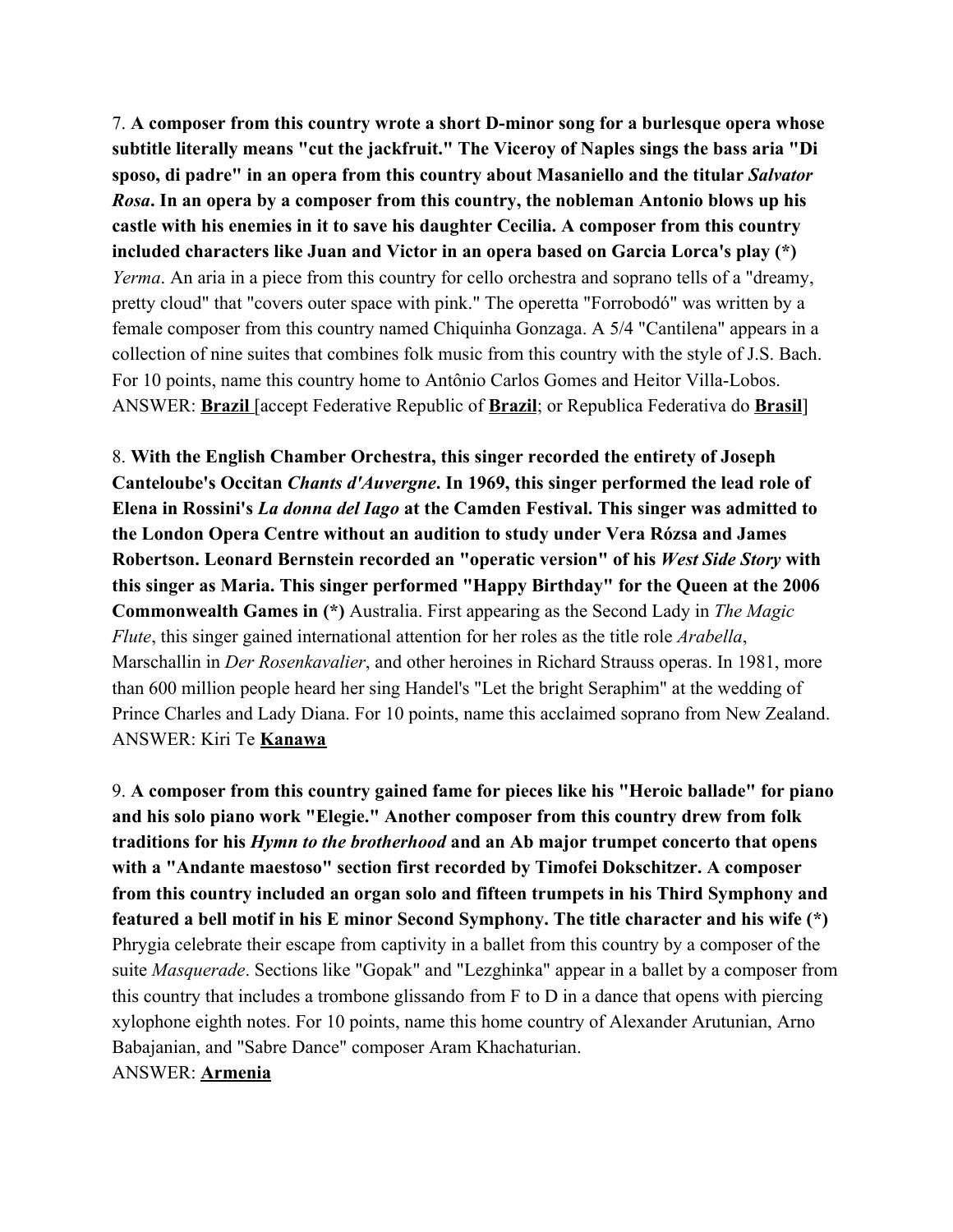10. **This composer adapted Beatles songs like "Hey Jude" and the Irish folk song "Londonderry Air" for his** *12 Songs for Guitar***. This composer used graphical notation for his set of five studies titled** *Corona for Pianist(s)***. Sections like "The Night," "Moby-Dick," and "Cape Cod" feature in a piece for alto flute and harp by this composer that was commissioned by Greenpeace for the** *Save the Whales* **campaign titled** *Toward the Sea***. A piece by this composer features long pauses in which the poetry of Rabindranath Tagore may be recited. This composer's piece (\*)** *Rain Tree Sketch II* was dedicated to his idol Olivier Messiaen. This composer wrote a set of variations on *On the Town* by Leonard Bernstein, who after listening to this composer's piece *Eclipse* suggested incorporating Western instruments into a piece that would eventually become his *November Steps*. For 10 points, name this Japanese composer who wrote the score to Akira Kurosawa's *Ran*. ANSWER: Toru **Takemitsu**

11. **A composer from this country grafted violin and cello fragments onto a crashed car for The Collision Project and is best known for her saxophone pieces like "Wind-Play." A composer from this country wrote many etudes and solos for marimba as well as a symphonic poem titled** *Still-life with Moonbeams***. The life of Arthur Rimbaud inspired the opera** *The Man With Footsoles of Wind* **by an Irish composer born in this country, whose** *White Man Sleeps* **for two harpsichords and viola da gamba was reworked for the Kronos Quartet. This home of Clare Loveday was where a jazz composer wrote a song whose speaker wants to see its subject (\*)** "walking down the street" with his wife titled "Bring Him Back Home." That musician from this country released an album called *You Told Your Mama* that includes a song that states "Benikhupi na" and tells of "Children flying, bullets dying." For 10 points, name this home country of Peter Klatzow, Kevin Volans, and Hugh Masekela, who wrote "Soweto Blues."

ANSWER: Republic of **South Africa**

12. **A piano piece by this composer opens with the right hand playing the notes "F#, G#, A, C#, C#, A" before descending to an E. In a single night, this composer composed four popular pieces including "Blue Night" and "Two Hearts That Pass in the Night." A C major piece by this composer tells of his homesickness and was recorded by Connie Francis in 1960. This composer of the jazz standard (\*)** "Siboney" supposedly took inspiration from Louis Gottschalk's piano piece "Souvenirs d'Andalousie" for a popular song that was originally the sixth movement of his *Suite Andalucía* following the "Guadalquivir" movement. He included characters like Niño Fernando in a *zarzuela* titled *María la O*. This student of Joaquin Nin incorporated African rhythms and Spanish folk songs into pieces like "Always in My Heart" and "The Breeze and I." For 10 points, name this Cuban composer of the popular song "Malagueña." ANSWER: Ernesto **Lecuona** y Casado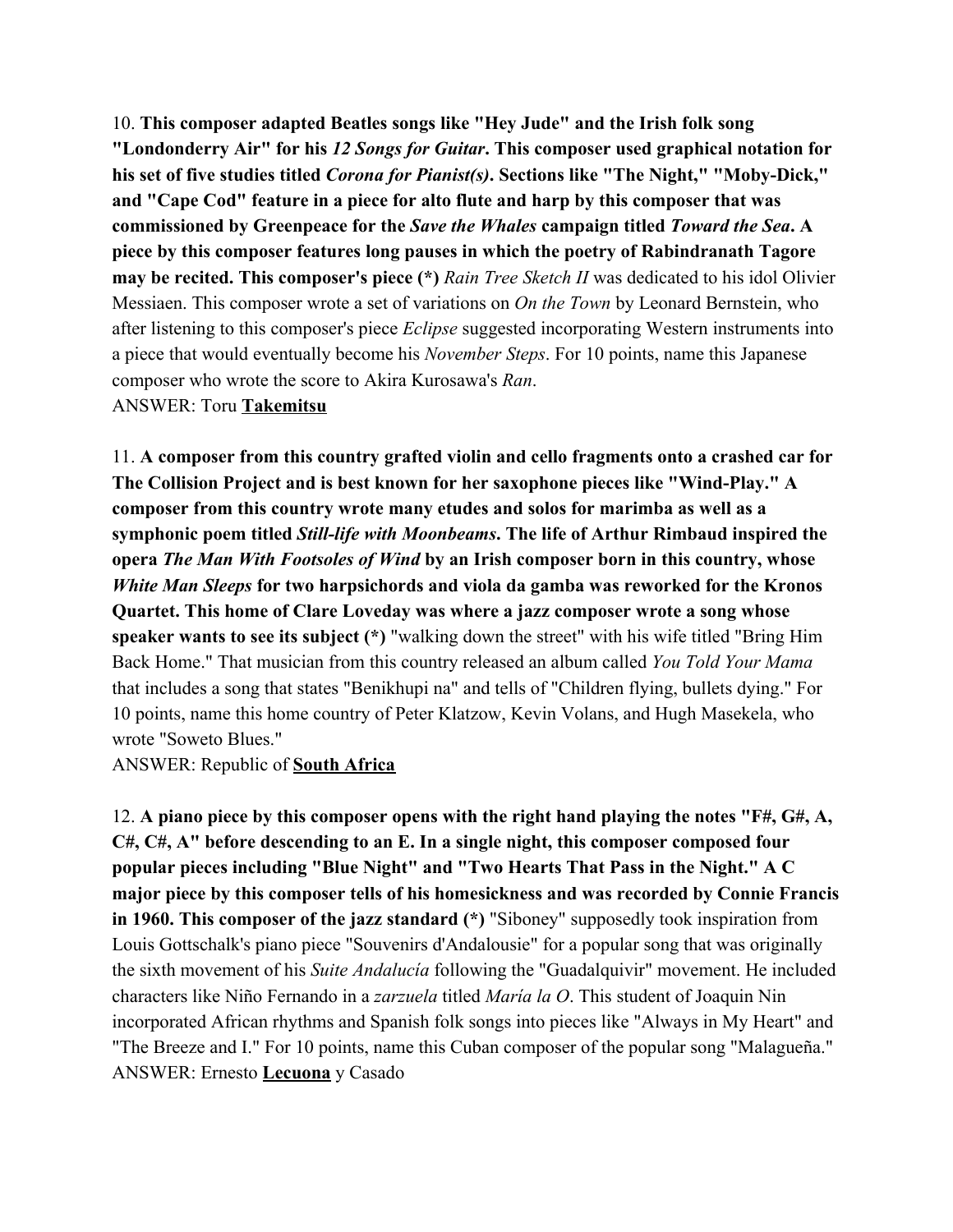13. **A concerto for this instrument opens with a heavy drum hit followed by the accented low brass notes "D, G, D, G" A performer of this instrument rejected two civilian honor awards because he thought the committee was musically incompetent. Tracks like "Burn" and "Oceanic" appear on an album by a player of this instrument and Karsh Kale titled** *Breathing Under Water***. At the 1966 Bath Music Festival, a performer of this instrument recorded the album (\*)** *East Meets West* with violinist Yehudi Menuhin. Albums like *Anourag* and *Anoushka* were recorded by a female player of this instrument, who often performs her father's first and second concertos for this instrument. These instruments feature strings called *kharaj* and *chikari* and typically has between 18 and 21 strings. George Harrison played this instrument on the recording of "Norwegian Wood." For 10 points, name this Hindustani instrument played by Vilayat Khan and Ravi Shankar. ANSWER: **Sitar**

14. **A piece by this composer features a trumpet solo on the notes "F, D, long G, long F, long G." This composer included an opening "Dance of the Man" in a ballet symphony titled** *Horse-Power***. This composer borrowed from the Greek Dorian and Hypodorian modes for a symphony composed for a production of Sophocles' tragedy** *Antigone***. A single movement symphony by this composer opens with a** *Vivo* **section that alternates between 5/4 and 2/4 and calls for percussion like a pellet rattle and a string of (\*)** deer hooves. This composer took Aaron Copland to a dance hall in his country's capital, which inspired a Copland piece that features folk songs like "El Mosco" and "El palo verde." This composer's most famous piece draws from melodies of the Seris, Yaquis, and Huicholes peoples of his native country. For 10 points, name this Mexican composer of *Sinfonía india*. ANSWER: Carlos Antonio de Padua **Chávez** y Ramírez

15. **A musician from this ensemble founded Harmony and Universality through Music, which has presented many concerts throughout India. This ensemble recorded Angel Lam's piece "Empty Mountain, Spirit Rain" on its album** *New Impossibilities***. Gabriela Lena Frank's composition** *Ritmos Anchinos* **appears on this group's album** *Off the Map***, which was nominated for a Grammy Award in 2011. For their tenth anniversary, this group performed the North American premiere of the traditional Azerbaijani opera** *Layla and Majnun***. Members of this group include Sudanese clarinetist (\*)** Kinan Azmeh and the composer of the opera *Ainadamar*, Oscar Golijov. Pieces like "Shingashi Song" and "Ichichila" appear on this ensemble's award-winning album *Sing Me Home*. This ensemble commonly uses instruments like pipa, duduk, and the horse head fiddle morin khuur. For 10 points, name this ensemble initiated by Yo-Yo Ma that aims to promote multicultural artistic collaboration. ANSWER: **Silkroad** Ensemble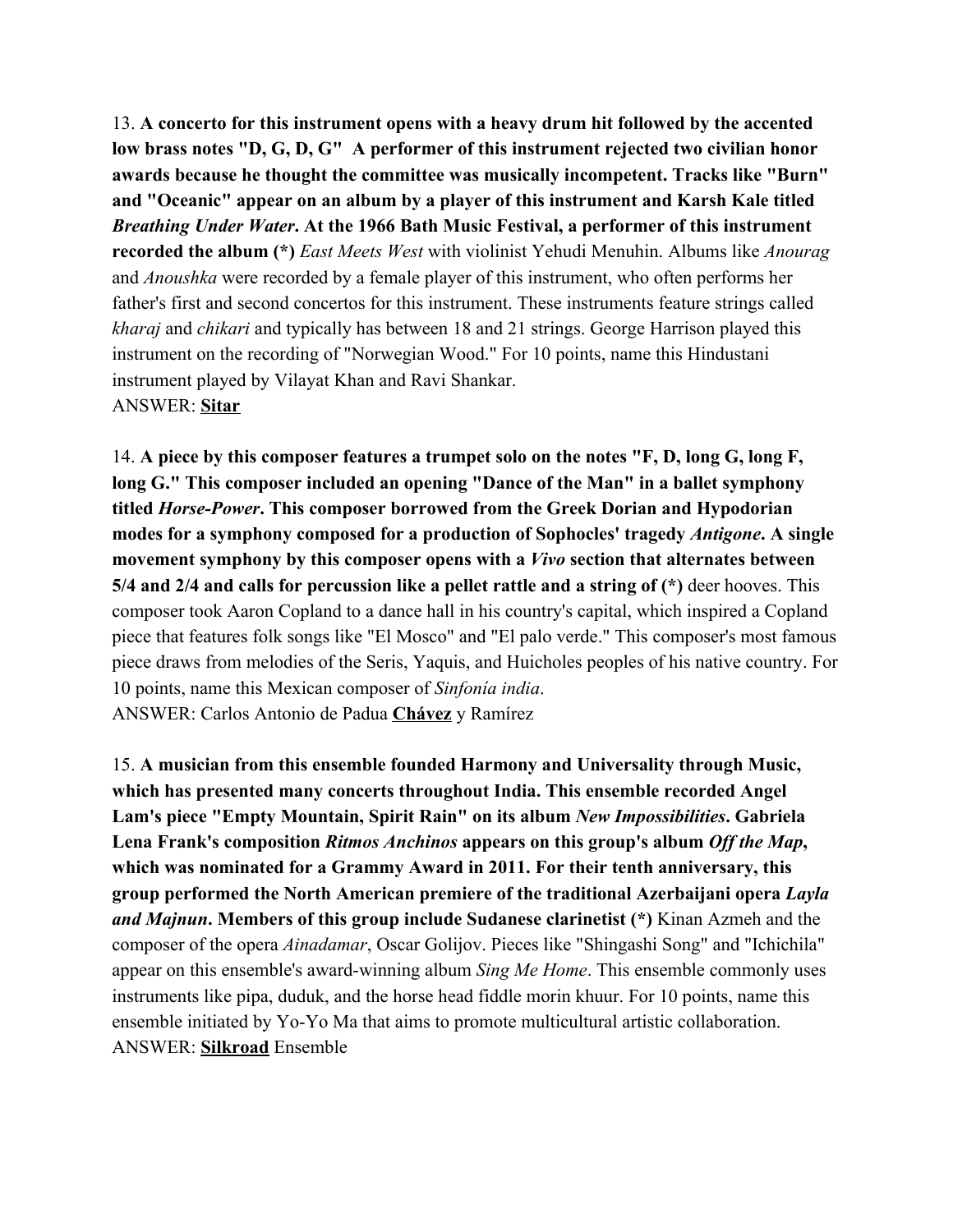16. **A composer from this country often performed her** *Kleiner Walzer* **as an encore at her concerts. Amy Beach's Piano Concerto in C-Sharp minor was dedicated to a composer from this country known as the "Valkyrie of the Piano." That composer from this country dedicated a waltz to Louis Moreau Gottschalk and frequently collaborated with Edward MacDowell. Works like** *El Marabino* **were composed by a guitarist from this country named Antonio Lauro. A musician from this country helped popularize Mexican composer Arturo Márquez's (\*)** Danzon No. 2. A conductor from this country became the youngest guest conductor of the Vienna Philharmonic's New Year's Day Concert at 35 years old. That conductor from this country premiered John Adams' *City Noir* and serves as the current Music Director of the Los Angeles Philharmonic. For 10 points, name this home country of Teresa Carreño and Gustavo Dudamel, who conducted the Simon Bolivar Symphony Orchestra during the funeral of Hugo Chávez.

ANSWER: **Venezuela** [or Bolivarian Republic of **Venezuela**]

17. **One of this musician's compositions opens with the repeated electric guitar notes "D, E, E, D, E" This musician recorded songs like "Swegbe and Pako" on his album** *Open & Closed***, which featured Lekan Animashaun on baritone saxophone. This man sang, "Make you no go anywhere / Just wait make I tell you something" for his song "The Unknown Soldier," which was written in response to his mother's fatal defenestration. This man stressed that "Egyptian civilization belongs to the African" after creating a new band called (\*)** Egypt '80. This musician was banned from Ghana after performing one of his songs that states, "Tell them to go straight / A joro, jara, joro." This founder of the Kalakuta Republic used the title creature of his most famous album as a scathing metaphor for the military. The song "Mister Follow Follow" appears on *Zombie*, an album by, for 10 points, what Nigerian pioneer of Afrobeat?

ANSWER: Fela Anikulapo **Kuti**

18. **A symphony by a composer from this country features a tarantella rhythm in its Presto con fuoco finale and was inspired by "the terrible rampage of the underworld forces." The Chilean composer Leon Schidlowsky composed pieces like "Missa Sine Nomine" while living in this country. A former music director of this country's orchestra conducted Mozart's** *Requiem* **amongst the ruins of the Sarajevo City Hall. With Yo-Yo Ma, a musician born in this country recorded pieces like "A Dream Discarded" and "Sayuri's Theme." In 2019, (\*)** Zubin Mehta stepped down as conductor for this country's Philharmonic. In 2000, this country's Supreme Court upheld the right of an orchestra to perform the piece *Siegfried Idyll*. A violinist born in this country performed "Air and Simple Gifts" at Barack Obama's inauguration and was a soloist on *Memoirs of a Geisha* and *Schindler's List*. For 10 points, name this home country of the polio-ridden violinist Itzhak Perlman.

ANSWER: **Israel** [or State of **Israel**; or Medinat **Yisrael**]